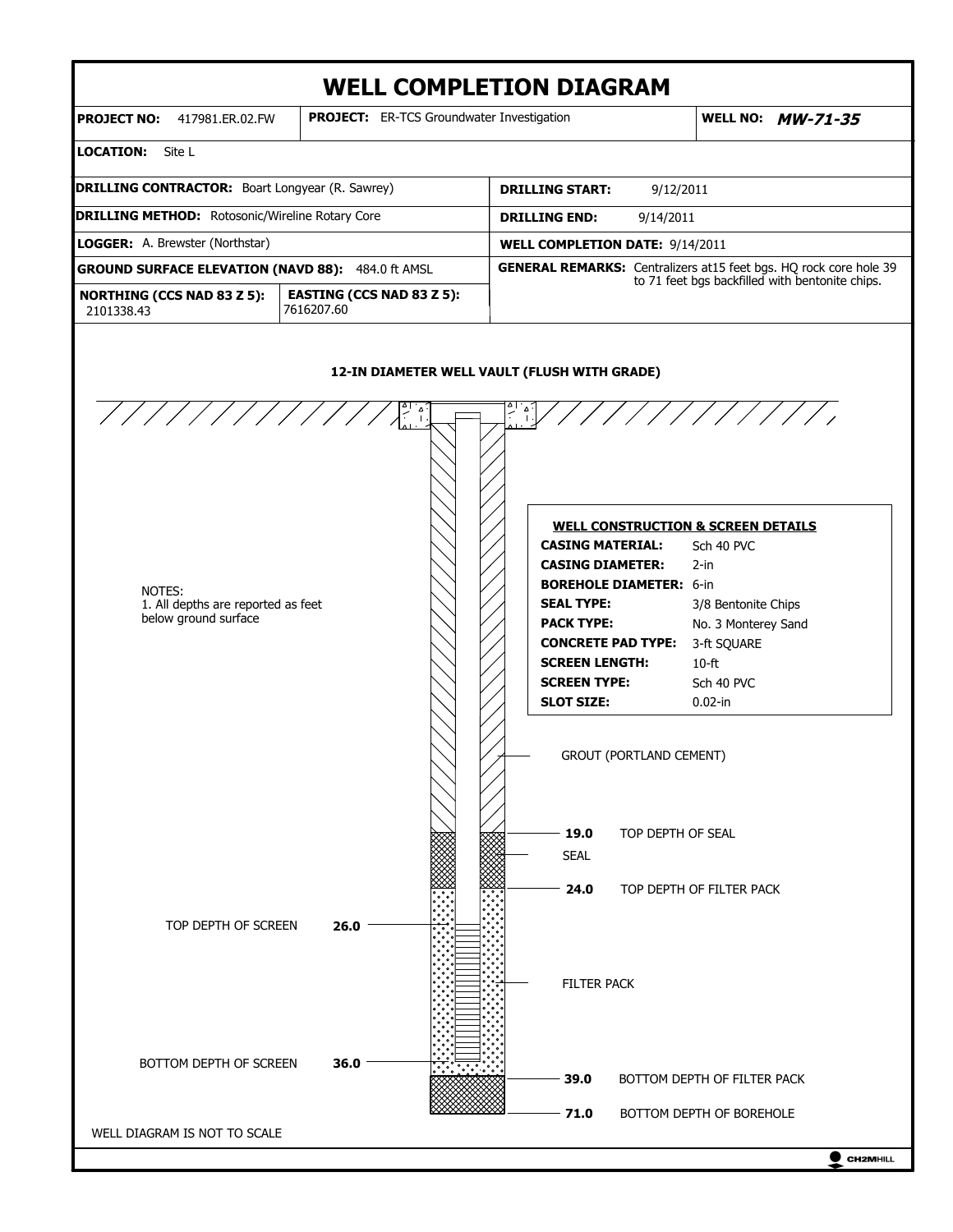

**BORING NUMBER:**

**SHEET 1 OF 4**

## **SOIL BORING LOG**

PROJECT : PG&E Topock, ER-TCS Investigation

LOCATION : Site L (2101338.4 N, 7616207.6 E)

ELEVATION : 484.0 ft

DRILLING CONTRACTOR : Boart Longyear (R. Sawrey)

DRILLING EQUIPMENT AND METHOD : HQ wireline rotary

|                                 |               |               | WATER LEVELS : Approx. 29 ft BGS |                            | START: 9/14/2011                                                                                                                                                 | END: 9/14/2011 | LOGGER : A. Brewster (Northstar)                   |
|---------------------------------|---------------|---------------|----------------------------------|----------------------------|------------------------------------------------------------------------------------------------------------------------------------------------------------------|----------------|----------------------------------------------------|
| DEPTH BELOW EXISTING GRADE (ft) |               |               |                                  |                            | SOIL DESCRIPTION                                                                                                                                                 |                | <b>COMMENTS</b>                                    |
|                                 | INTERVAL (ft) |               |                                  |                            |                                                                                                                                                                  | SYMBOLIC LOG   |                                                    |
|                                 |               | RECOVERY (in) |                                  | USCS<br>CODE/<br>LITHOLOGY |                                                                                                                                                                  |                | DEPTH OF CASING, DRILLING RATE,                    |
|                                 |               |               |                                  |                            | SOIL NAME, USCS GROUP SYMBOL, COLOR,<br>MOISTURE CONTENT, RELATIVE DENSITY OR<br>CONSISTENCY, SOIL STRUCTURE, MINERALOGY                                         |                | DRILLING FLUID LOSS, TESTS, AND<br>INSTRUMENTATION |
|                                 |               |               | LAB<br>SAMPLE                    |                            |                                                                                                                                                                  |                |                                                    |
|                                 |               |               |                                  |                            | <b>Silty Sand (SM)</b>                                                                                                                                           |                |                                                    |
|                                 |               |               |                                  |                            | 0.0-35.0' - dark yellowish brown, (10YR 4/4), dry,<br>loose, 5% gravel, 80% sand, 15% fines, subangular to<br>subrounded, poorly graded, no dominant mineralogy. |                |                                                    |
|                                 |               | COMPLETE-     |                                  |                            |                                                                                                                                                                  |                |                                                    |
|                                 |               |               |                                  |                            |                                                                                                                                                                  |                |                                                    |
|                                 |               |               |                                  |                            |                                                                                                                                                                  |                |                                                    |
|                                 |               |               |                                  |                            |                                                                                                                                                                  |                |                                                    |
|                                 |               |               |                                  |                            |                                                                                                                                                                  |                |                                                    |
|                                 |               |               |                                  |                            |                                                                                                                                                                  |                |                                                    |
|                                 |               |               |                                  |                            |                                                                                                                                                                  |                |                                                    |
| 5                               |               |               |                                  |                            |                                                                                                                                                                  |                |                                                    |
|                                 |               |               |                                  |                            |                                                                                                                                                                  |                |                                                    |
|                                 |               |               |                                  |                            |                                                                                                                                                                  |                |                                                    |
|                                 |               |               |                                  |                            |                                                                                                                                                                  |                |                                                    |
|                                 |               |               |                                  |                            |                                                                                                                                                                  |                |                                                    |
|                                 |               |               |                                  |                            |                                                                                                                                                                  |                |                                                    |
|                                 |               |               |                                  |                            |                                                                                                                                                                  |                |                                                    |
|                                 |               |               |                                  |                            |                                                                                                                                                                  |                |                                                    |
|                                 |               |               |                                  |                            |                                                                                                                                                                  |                |                                                    |
|                                 |               |               |                                  |                            |                                                                                                                                                                  |                |                                                    |
|                                 |               |               |                                  |                            |                                                                                                                                                                  |                |                                                    |
| 10                              |               |               |                                  | SM                         |                                                                                                                                                                  |                |                                                    |
|                                 |               |               |                                  |                            |                                                                                                                                                                  |                |                                                    |
|                                 |               |               |                                  |                            |                                                                                                                                                                  |                |                                                    |
|                                 |               |               |                                  |                            |                                                                                                                                                                  |                |                                                    |
|                                 |               |               |                                  |                            |                                                                                                                                                                  |                |                                                    |
|                                 |               |               |                                  |                            |                                                                                                                                                                  |                |                                                    |
|                                 |               |               |                                  |                            |                                                                                                                                                                  |                |                                                    |
|                                 |               |               |                                  |                            |                                                                                                                                                                  |                |                                                    |
|                                 |               |               |                                  |                            |                                                                                                                                                                  |                |                                                    |
|                                 |               |               |                                  |                            |                                                                                                                                                                  |                |                                                    |
| 15                              |               |               |                                  |                            |                                                                                                                                                                  |                |                                                    |
|                                 |               |               |                                  |                            |                                                                                                                                                                  |                |                                                    |
|                                 |               |               |                                  |                            |                                                                                                                                                                  |                |                                                    |
|                                 |               |               |                                  |                            |                                                                                                                                                                  |                |                                                    |
|                                 |               |               |                                  |                            |                                                                                                                                                                  |                |                                                    |
|                                 |               |               |                                  |                            |                                                                                                                                                                  |                |                                                    |
|                                 |               |               |                                  |                            |                                                                                                                                                                  |                |                                                    |
|                                 |               |               |                                  |                            |                                                                                                                                                                  |                |                                                    |
|                                 |               |               |                                  |                            |                                                                                                                                                                  |                |                                                    |
|                                 |               |               |                                  |                            |                                                                                                                                                                  |                |                                                    |
| 20                              |               |               |                                  |                            |                                                                                                                                                                  |                |                                                    |
|                                 |               |               |                                  |                            |                                                                                                                                                                  |                |                                                    |
|                                 |               |               |                                  |                            |                                                                                                                                                                  |                |                                                    |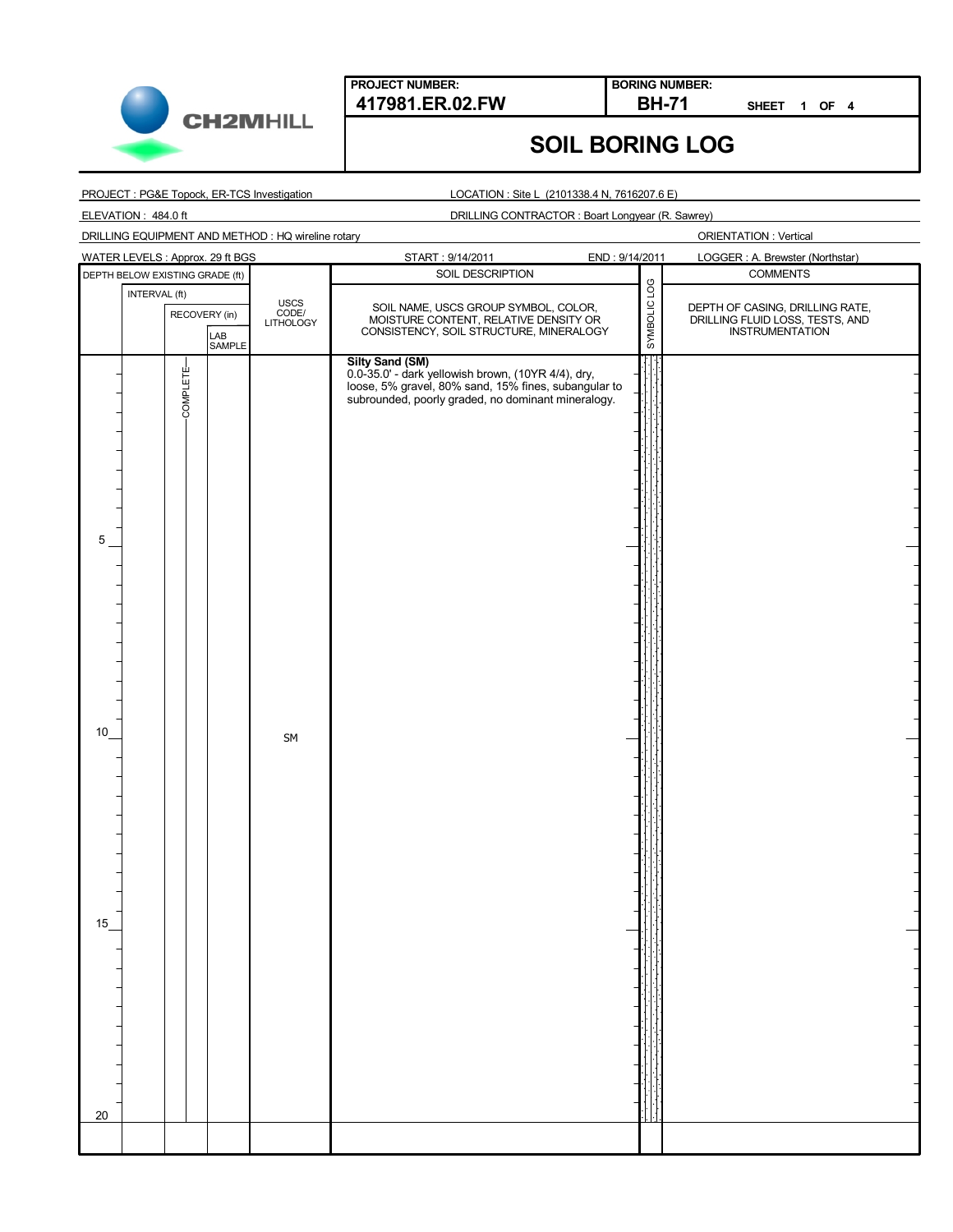

**BORING NUMBER:**

**SHEET 2 OF 4**

## **SOIL BORING LOG**

PROJECT : PG&E Topock, ER-TCS Investigation

LOCATION : Site L (2101338.4 N, 7616207.6 E)

ELEVATION : 484.0 ft

DRILLING CONTRACTOR : Boart Longyear (R. Sawrey)

DRILLING EQUIPMENT AND METHOD : HQ wireline rotary

|                                                 | <b>WATER LEVELS: Approx. 29 ft BGS</b> |                            | START: 9/14/2011                                                                                                                                                                           | END: 9/14/2011 | LOGGER: A. Brewster (Northstar)                                                       |
|-------------------------------------------------|----------------------------------------|----------------------------|--------------------------------------------------------------------------------------------------------------------------------------------------------------------------------------------|----------------|---------------------------------------------------------------------------------------|
|                                                 | DEPTH BELOW EXISTING GRADE (ft)        |                            | SOIL DESCRIPTION                                                                                                                                                                           | SYMBOLIC LOG   | <b>COMMENTS</b>                                                                       |
| INTERVAL (ft)<br>RECOVERY (in)<br>LAB<br>SAMPLE |                                        | USCS<br>CODE/<br>LITHOLOGY | SOIL NAME, USCS GROUP SYMBOL, COLOR,<br>MOISTURE CONTENT, RELATIVE DENSITY OR<br>CONSISTENCY, SOIL STRUCTURE, MINERALOGY                                                                   |                | DEPTH OF CASING, DRILLING RATE,<br>DRILLING FLUID LOSS, TESTS, AND<br>INSTRUMENTATION |
| 25                                              | COMPLETE-                              | SM                         | <b>Silty Sand (SM)</b><br>0.0-35.0' - dark yellowish brown, (10YR 4/4), dry,<br>loose, 5% gravel, 80% sand, 15% fines, subangular to<br>subrounded, poorly graded, no dominant mineralogy. |                |                                                                                       |
| 30                                              |                                        |                            |                                                                                                                                                                                            |                |                                                                                       |
| 35                                              |                                        |                            | 32' - Color change to reddish brown (5YR 4/4)                                                                                                                                              |                |                                                                                       |
|                                                 |                                        |                            | Begin rock coring from 35.0 ft bgs<br>See the next page for the rock core log.                                                                                                             |                |                                                                                       |
| 40                                              |                                        |                            |                                                                                                                                                                                            |                |                                                                                       |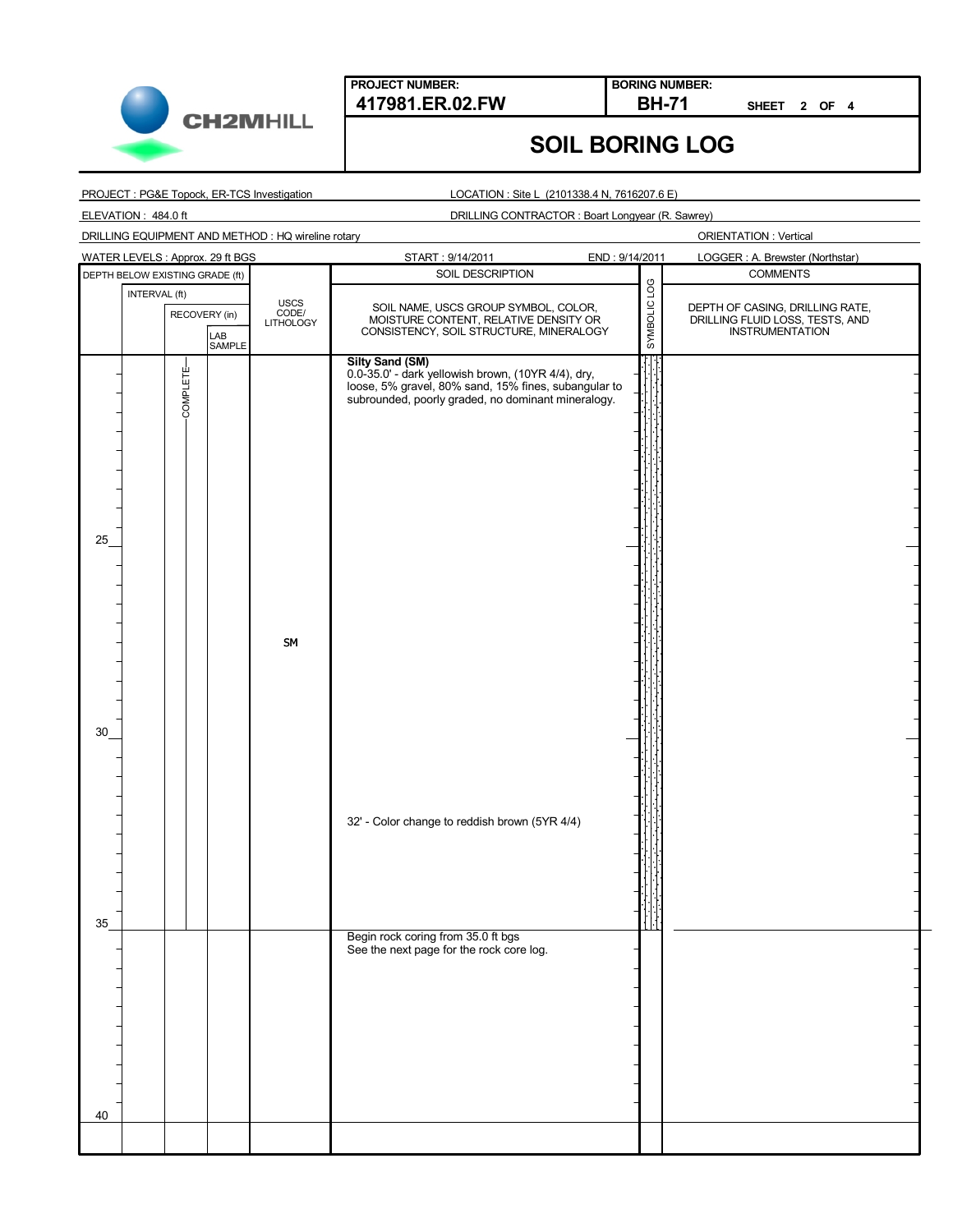

**BORING NUMBER:**

**SHEET 3 OF 4**

## **ROCK CORE LOG**

PROJECT : PG&E Topock, ER-TCS Investigation

CORING EQUIPMENT AND METHOD : HQ wireline rotary

LOCATION : Site L (2101338.4 N, 7616207.6 E)

ELEVATION : 484.0 ft DRILLING CONTRACTOR : Boart Longyear (R. Sawrey)

|                             | WATER LEVELS : Approx. 29 ft BGS          |        |                       | START: 9/14/2011                                                                                                                              |                  | END: 9/14/2011                                                                                                                                                                                                                                   | LOGGER: A. Brewster (Northstar)                                                                                 |
|-----------------------------|-------------------------------------------|--------|-----------------------|-----------------------------------------------------------------------------------------------------------------------------------------------|------------------|--------------------------------------------------------------------------------------------------------------------------------------------------------------------------------------------------------------------------------------------------|-----------------------------------------------------------------------------------------------------------------|
|                             |                                           |        |                       | <b>DISCONTINUITIES</b>                                                                                                                        |                  | <b>LITHOLOGY</b>                                                                                                                                                                                                                                 | <b>COMMENTS</b>                                                                                                 |
| DEPTH BELOW<br>SURFACE (ft) | CORE RUN,<br>LENGTH, AND<br>RECOVERY (%)  | RQD(%) | FRACTURES<br>PER FOOT | <b>DESCRIPTION</b><br>DEPTH, TYPE, ORIENTATION, ROUGHNESS,<br>PLANARITY, INFILLING MATERIAL AND<br>THICKNESS, SURFACE STAINING, AND TIGHTNESS | SYMBOLIC LOG     | ROCK TYPE, COLOR,<br>MINERALOGY, TEXTURE,<br>HARDNESS, WEATHERING,<br>AND ROCK MASS<br><b>CHARACTERISTICS</b>                                                                                                                                    | SIZE AND DEPTH OF CASING,<br>FLUID LOSS, CORING RATE AND<br>SMOOTHNESS, CAVING ROD<br>DROPS, TEST RESULTS, ETC. |
| 40                          | 37.0<br>R <sub>1</sub><br>4 ft<br>100%    | 100    | 0<br>$\mathbf 0$<br>0 | 35' - Note: All fractures in core are<br>mechanical breaks generated during the<br>drilling process, unless otherwise noted.                  | $\circ$ .<br>''ం | Conglomerate (Tmc)<br>35.0-71.0' - dark reddish brown,<br>(10YR 4/4), no dominant mineralogy,<br>heavily cemented, slightly weathered,<br>moderate strength, massive. Angular<br>to very angular clasts. Nobedding or<br>foliation. Well-graded. | R1=0.82 FPM                                                                                                     |
|                             | 41.0                                      |        | 0<br>$\mathbf 0$      |                                                                                                                                               |                  |                                                                                                                                                                                                                                                  | R2=0.67 FPM                                                                                                     |
|                             | R <sub>2</sub><br>5 <sup>ft</sup><br>100% | 100    | 0<br>$\mathbf 0$<br>0 |                                                                                                                                               |                  |                                                                                                                                                                                                                                                  |                                                                                                                 |
| 45                          | 46.0                                      |        | 0<br>$\mathbf 0$      |                                                                                                                                               |                  |                                                                                                                                                                                                                                                  | R3=0.72 FPM                                                                                                     |
|                             | R <sub>3</sub><br>5 <sup>ft</sup><br>100% | 100    | 0<br>$\mathbf 0$<br>0 |                                                                                                                                               |                  |                                                                                                                                                                                                                                                  |                                                                                                                 |
| 50                          | 51.0                                      |        | $\Omega$              |                                                                                                                                               |                  |                                                                                                                                                                                                                                                  | R4=0.75 FPM                                                                                                     |
|                             | R4<br>5 <sup>ft</sup><br>100%             | 100    | 0<br>0<br>$\mathbf 0$ |                                                                                                                                               |                  |                                                                                                                                                                                                                                                  |                                                                                                                 |
| 55                          |                                           |        | 0                     |                                                                                                                                               |                  |                                                                                                                                                                                                                                                  |                                                                                                                 |